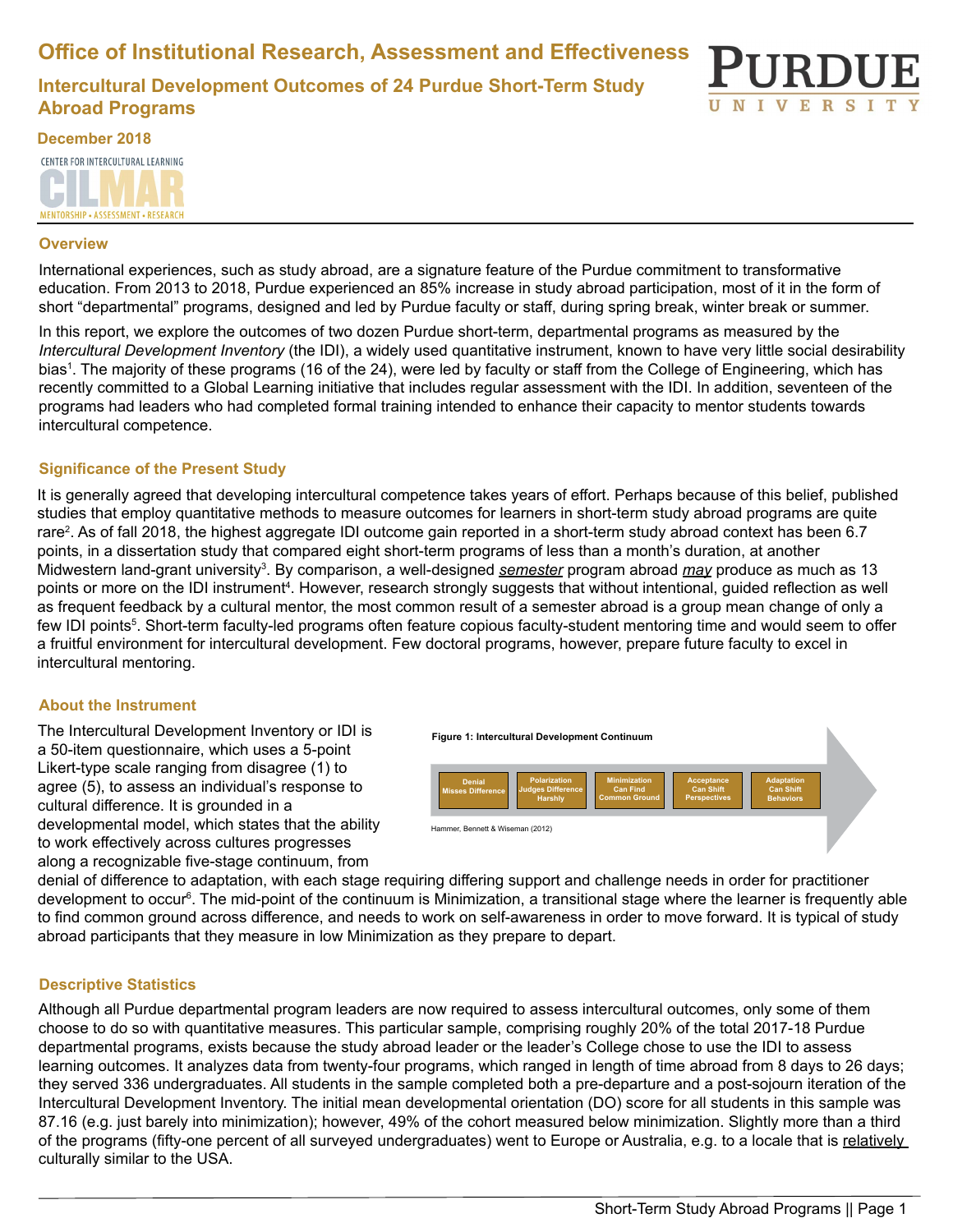The specific destination nations and the defined regions of programs in this study are as follows:

- "Europe+" Region: Australia, France, Germany, Italy, Ireland, Netherlands, Spain, Ukraine
- Asia Region: Japan, Singapore, South Korea, Taiwan, Vietnam
- Global South: Bolivia, Brazil, Colombia, Ecuador, Mexico, Morocco, Peru

Sixty-one percent of the students surveyed were engineering majors; ninety-four percent were STEM majors. Fourteen of the programs had female leaders, while ten had male leaders. Sixty percent of the student participants were female.

## **Methods**

Data preparation for this study consisted of verifying that all students had completed both a pre and post survey. Then, initial analysis compared the pre-departure group profile score (e.g. mean IDI developmental orientation or "DO" score) for each leader's program to the post-program group profile DO score for that same program to determine presence or absence of IDI growth within each program. This allowed a clustering and comparison of programs according to absence or intensity of intercultural mentoring pedagogies.

Although very widely used in the research literature, the comparison of group mean pre-and-post IDI scores can easily mask large gains or regressions at the individual student level. Therefore, secondary analysis employed individual matched-pairs analysis of pre and post IDI data (again, the developmental orientation score) for each student; then coded for instructor gender & college, student gender, length of program, degree of use of intentional intercultural pedagogies, and region of program. This enabled two additional forms of understanding the data:

- **a)** tabulating the "success rate" of each pedagogical method in terms of percentage of participants who experienced significant growth on the IDI, and
- **b)** regression analysis for exploring relationships among variables.

# **Initial Findings**

A seven-point change, half a standard deviation in developmental orientation (DO), is considered a significant change with this instrument. The raw mean DO gain for all 336 students in this study was 7.19 IDI points. Upon comparison of program-level outcomes by instructional method, however, a disparity of outcome patterns emerged (see table 1).

| Table 1: Program-Level Intercultural Development Outcomes by Instructional Method |                                       |                               |                          |                                              |                            |              |
|-----------------------------------------------------------------------------------|---------------------------------------|-------------------------------|--------------------------|----------------------------------------------|----------------------------|--------------|
| <b>Program Cluster</b>                                                            | Total<br>Number of<br><b>Programs</b> | <b>Instructor</b><br>Trained? | Pedagogy<br>Implemented? | Total<br><b>Number of</b><br><b>Students</b> | <b>Pre-Departure</b><br>DO | DO<br>Change |
| Cluster A -- Control                                                              |                                       |                               | None                     | 85                                           | 90.15                      | $-1.30$      |
| Cluster B - Partial                                                               | 8                                     |                               | Partial                  | 92                                           | 87.15                      | 6.29         |
| Cluster $C -$ Intense                                                             | 9                                     |                               | Intensive                | 130                                          | 85.14                      | 13.77        |

In short, programs whose leaders had participated in pedagogy training showed far higher group mean IDI gains than those whose leaders had not. Further, programs whose leaders had the instructional 'bravado' to help their students pursue intercultural competence full-tilt had double the group mean IDI gain of those whose leaders took a more measured approach to incorporating intercultural pedagogies. In all three instructional-methods clusters, the initial group mean IDI DO score was in Low Minimization (85-100 pts); in other words, the cohorts within each pedagogy cluster were functionally equivalent in terms of pre-existing intercultural competence.

# **Secondary Analysis**

The disparity in learning outcomes between the three instructional-methods clusters becomes even more stark when one compares the percentage of students in a given instructional-methods cluster who moved forward on the IDI by 7 or more points, stayed in stasis (e.g. experienced no meaningful IDI change), or moved backwards 7 or more points.

Only 20% of students whose program was led by an untrained faculty member made meaningful gains on the IDI. When the instructor was trained, but cautious about incorporating intercultural pedagogies, the percentage showing IDI gain doubled, while students whose leader was an avid intercultural mentoring "convert" were three times as likely to show IDI progress.